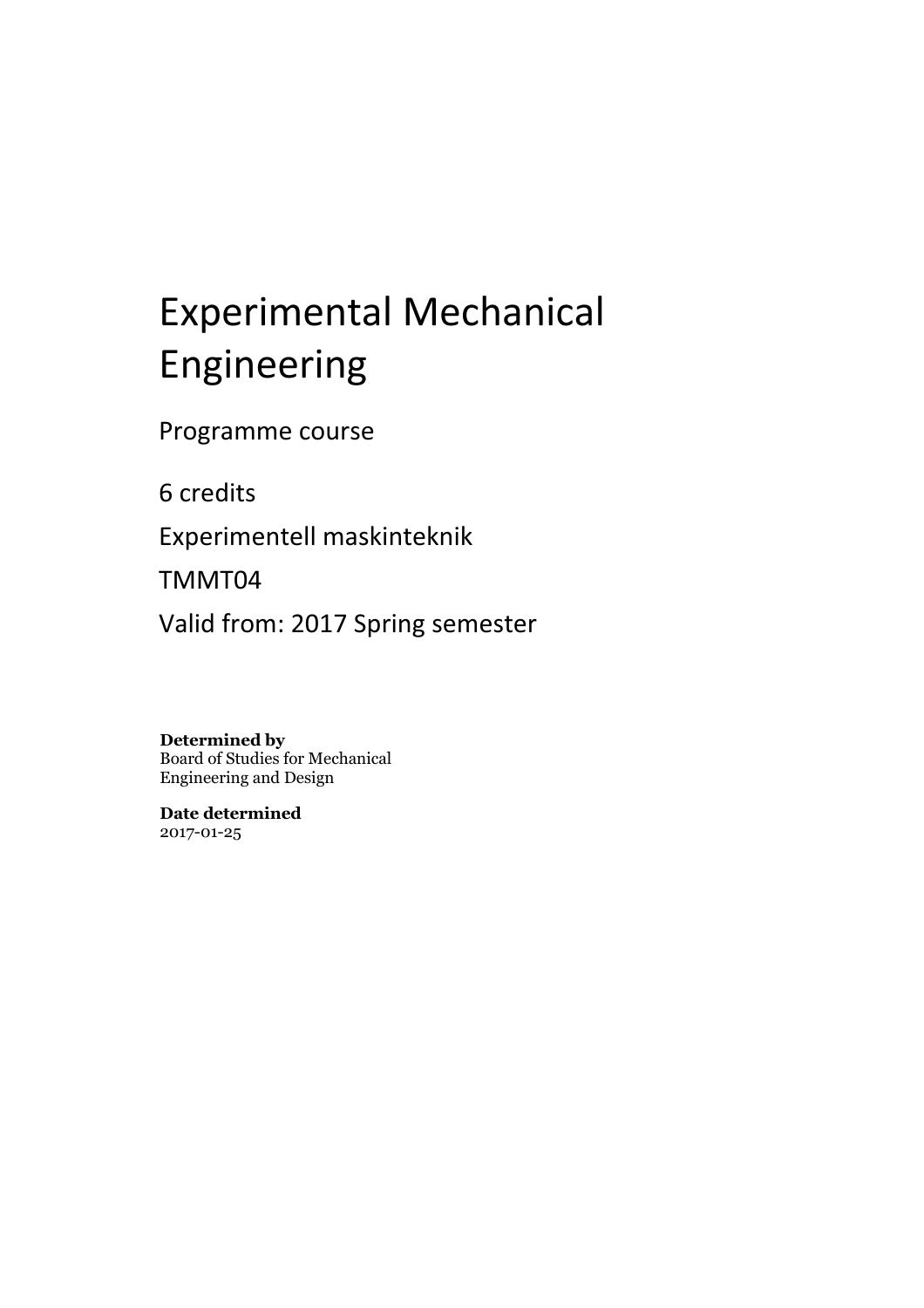## Main field of study

Product Development, Mechanical Engineering

## Course level

First cycle

## Advancement level

 $G_1X$ 

## Course offered for

Mechanical Engineering, M Sc in Engineering

#### Entry requirements

Note: Admission requirements for non-programme students usually also include admission requirements for the programme and threshold requirements for progression within the programme, or corresponding.

## Prerequisites

Linear algebra, thermodynamics, CAD.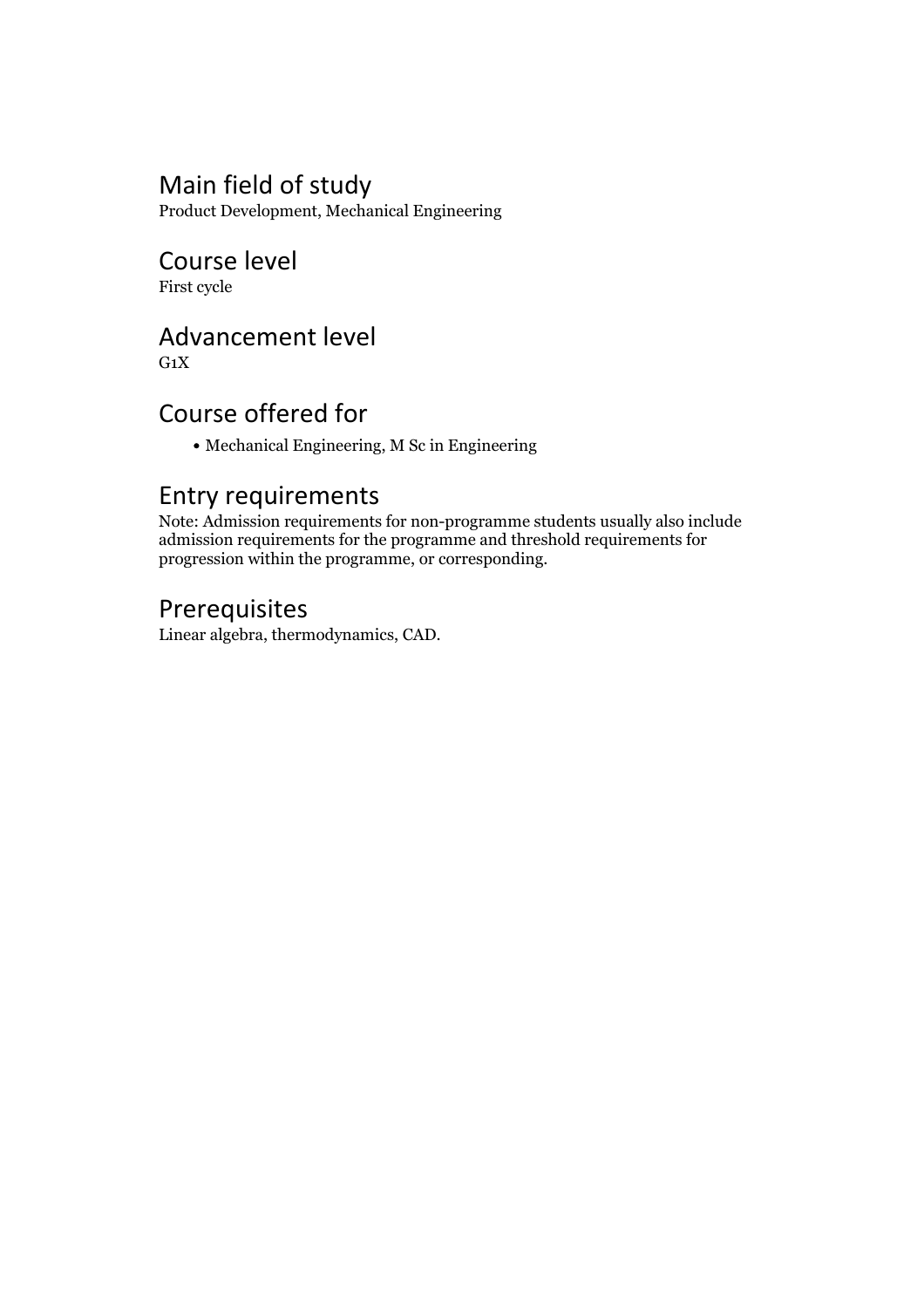## Intended learning outcomes

The course aims to give understanding and skills to perform, document and analyse experiments in the area of engineering mechanics. The learning outcomes are fulfilled if the student can:

- recognize and present basic principles in engineering mechanics experiments.<br>• use physical quantities within the area of engineering mechanics and
- present the underlying phenomena which both historically and contemporary constitutes the basics for engineering quantification of properties of machines.<br>• summarize and present information collected from experiments by use of
- modern measurement methodology, statistics and evaluation.
	- The skill based outcomes aim to give the student the ability to:
		- show good skills when using measurement methods and instruments typical for mechanical workshops, production
		-
		- $\blacksquare$  design and realize experiments in a scientific manner.<br> $\blacksquare$  realize experiments in a safe manner and according to existing
		- directives.<br>• document, report and communicate achieved results in for an engineer adequate way.

#### Course content

Basic theory: mechanical principles for force, moment, energy, temperature and influence on materials. Statistical measures. Outcomes of observations, accuracy

and variance. Properties of materials in engineering applications. Evaluation of the energy losses in machines. Computer based measuring methodology: practical handling and function of different electrical and mechanical measuring instruments such as micrometer, indicator, multimeter and oscilloscope. Handling of sampled information in

Documentation and compilation of observations. Traceability and calibration.<br>History of technology behind some of the experiments.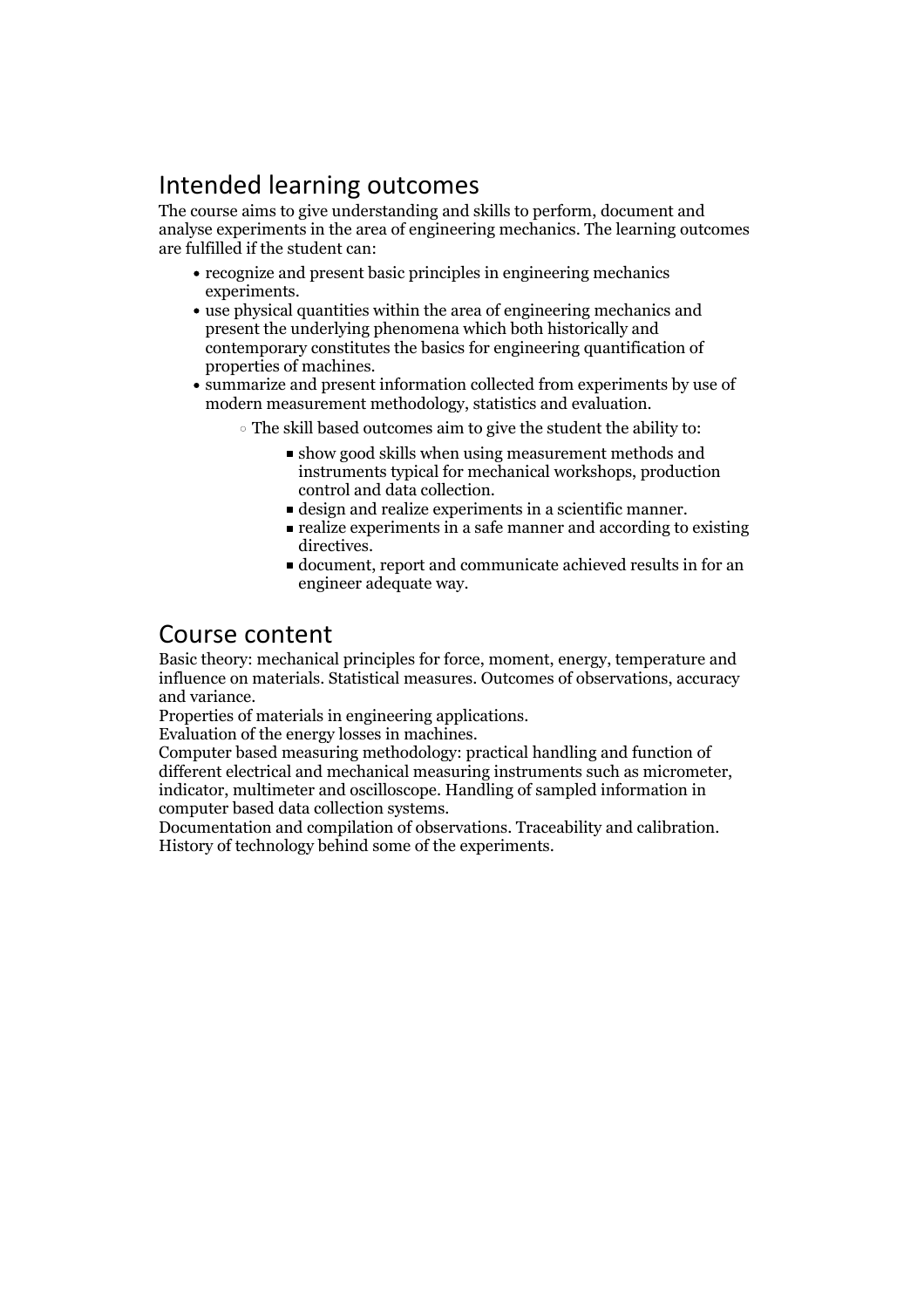## Teaching and working methods

The main part of the course composes 6 different modules where each module illustrates <sup>a</sup> different part within the area of experimental engineering mechanics. Each module can contain one or more laboratory works. In some of the modules the experiments won't be available without preparation work from the students. Each module contains <sup>a</sup> presentation, either written, oral, poster or through

In addition to the modules, the course contains a number of lectures/seminars illustrating the area of experimental engineering mechanics where subjects such as science, measurement methodology, statistics and safety are presented. The course runs over the entire spring semester.

#### Examination

| LAB <sub>1</sub> | Module 1 | 1 credits | U, G |
|------------------|----------|-----------|------|
| LAB <sub>2</sub> | Module 2 | 1 credits | U, G |
| LAB <sub>3</sub> | Module 3 | 1 credits | U, G |
| LAB <sub>4</sub> | Module 4 | 1 credits | U, G |
| LAB <sub>5</sub> | Module 5 | 1 credits | U, G |
| LAB6             | Module 6 | 1 credits | U, G |

#### Grades

Two-grade scale, U, G

#### Course literature

Instructions for the laboratory works will be available at LISAM. Possible additional course literature will be announced and available at LISAM.

#### Department

Institutionen för ekonomisk och industriell utveckling

## Director of Studies or equivalent

Mikael Segersäll

## Examiner

Mikael Segersäll

#### Education components

Preliminary scheduled hours: 0 h Recommended self-study hours: 160 h